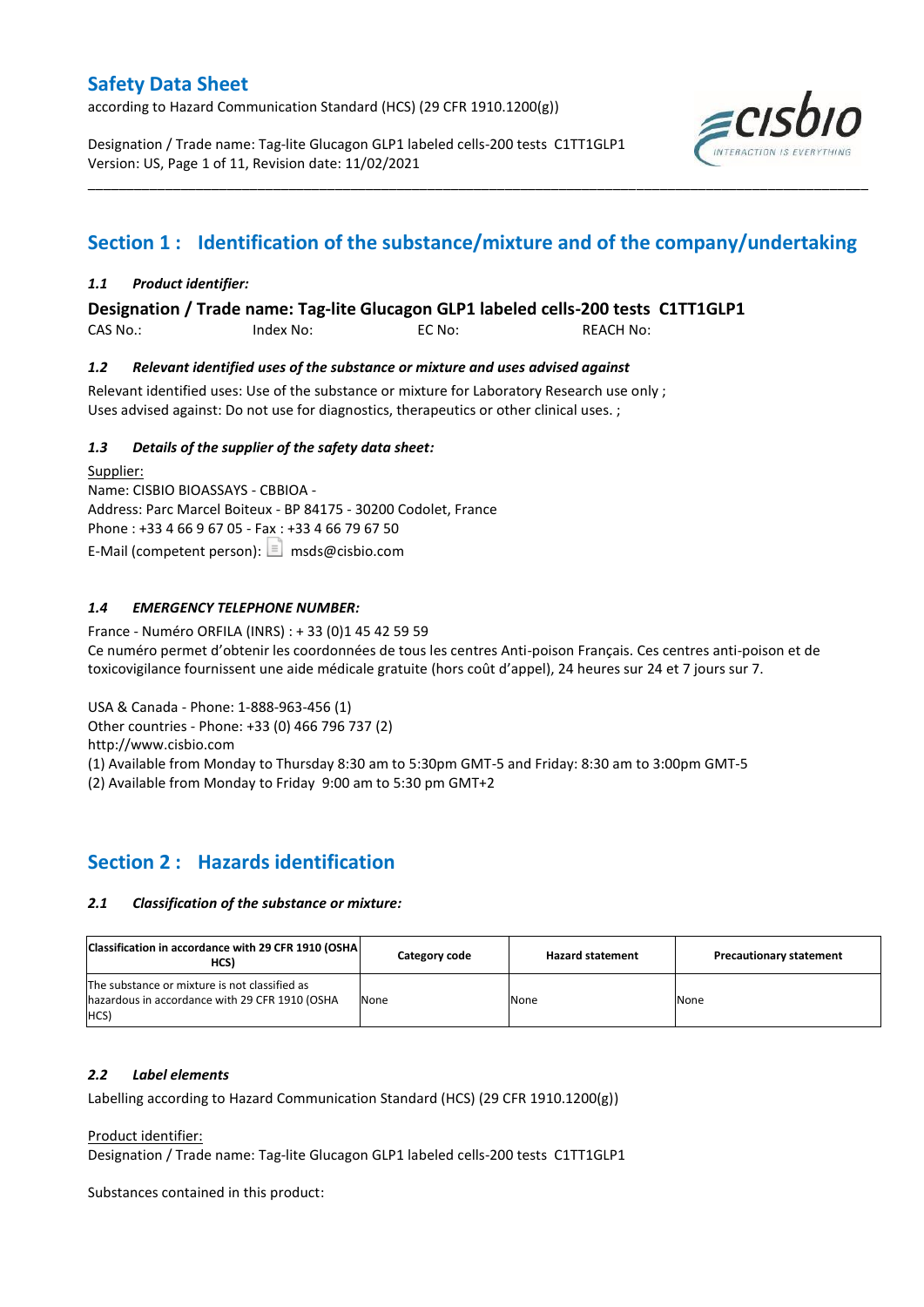according to Hazard Communication Standard (HCS) (29 CFR 1910.1200(g))

Designation / Trade name: Tag-lite Glucagon GLP1 labeled cells-200 tests C1TT1GLP1 Version: US, Page 2 of 11, Revision date: 11/02/2021



Hazard pictograms

Signal word:

Hazard and precautionary statements:

### *2.3 Other hazards*

The mixture does not contain substances classified as 'Substances of Very High Concern' (SVHC) >= 0.1% published by the European CHemicals Agency (ECHA) under article 57 of REACH. The mixture satisfies neither the PBT nor the vPvB criteria for mixtures in accordance with annexe XIII of the REACH regulations EC 1907/2006. ;

\_\_\_\_\_\_\_\_\_\_\_\_\_\_\_\_\_\_\_\_\_\_\_\_\_\_\_\_\_\_\_\_\_\_\_\_\_\_\_\_\_\_\_\_\_\_\_\_\_\_\_\_\_\_\_\_\_\_\_\_\_\_\_\_\_\_\_\_\_\_\_\_\_\_\_\_\_\_\_\_\_\_\_\_\_\_\_\_\_\_\_\_\_\_\_\_\_\_\_\_\_

Adverse human health effects: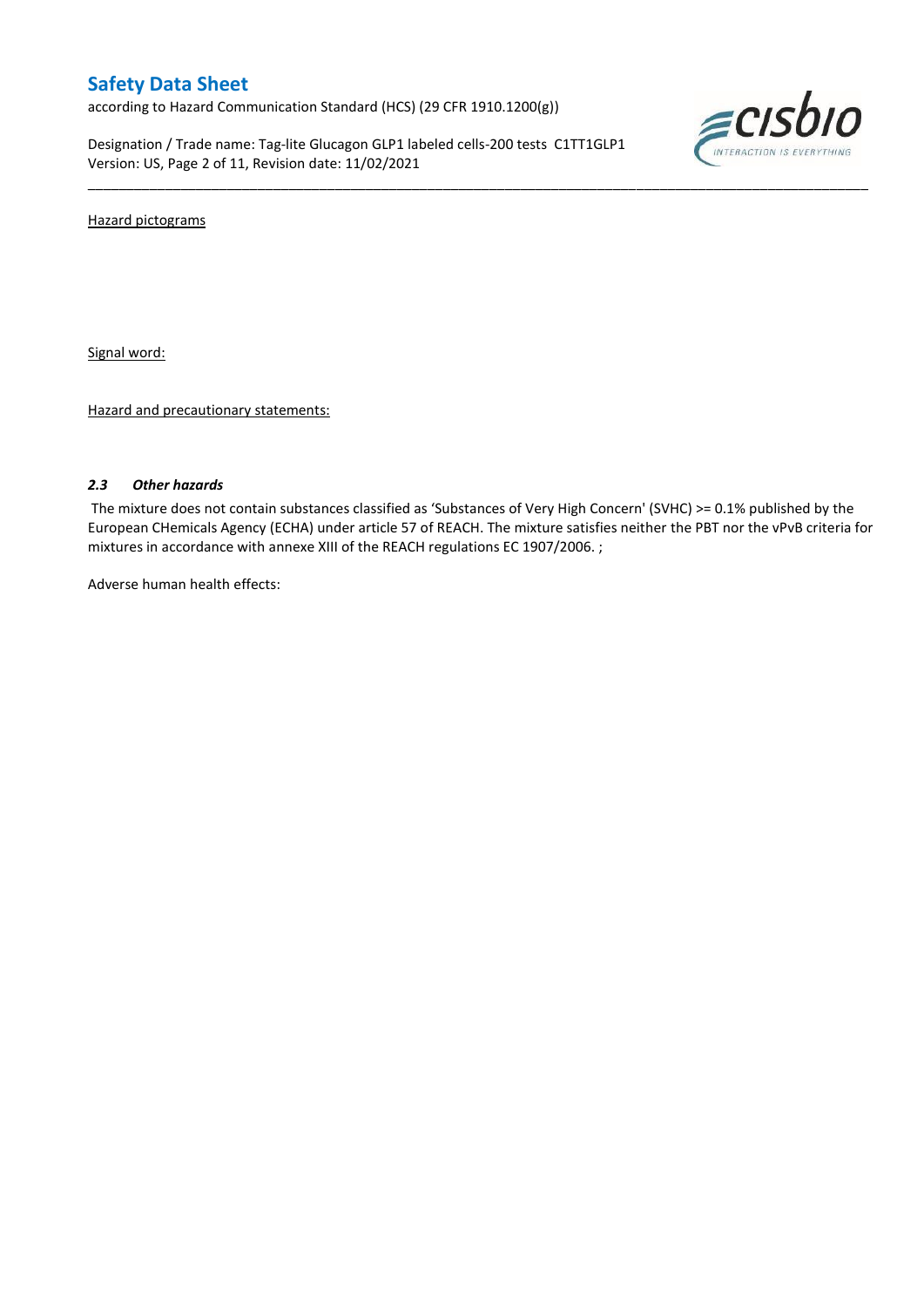according to Hazard Communication Standard (HCS) (29 CFR 1910.1200(g))

Designation / Trade name: Tag-lite Glucagon GLP1 labeled cells-200 tests C1TT1GLP1 Version: US, Page 3 of 11, Revision date: 11/02/2021



## **Section 3 : Composition/information on ingredients**

### *3.2 Mixtures*

Hazardous ingredients:

| Substance name     | CAS n°       | Index n' | EC n°     | Classification in accordance with 29 CFR  <br><b>1910 (OSHA HCS)</b> | Concentration<br>(%) | SCL | M-factor |
|--------------------|--------------|----------|-----------|----------------------------------------------------------------------|----------------------|-----|----------|
| dimethyl sulfoxide | $7 - 68 - 5$ |          | 200-664-3 |                                                                      | 25%                  |     |          |

\_\_\_\_\_\_\_\_\_\_\_\_\_\_\_\_\_\_\_\_\_\_\_\_\_\_\_\_\_\_\_\_\_\_\_\_\_\_\_\_\_\_\_\_\_\_\_\_\_\_\_\_\_\_\_\_\_\_\_\_\_\_\_\_\_\_\_\_\_\_\_\_\_\_\_\_\_\_\_\_\_\_\_\_\_\_\_\_\_\_\_\_\_\_\_\_\_\_\_\_\_

Additional information:

Full text of H- and EUH-phrases: see SECTION 16.

### **Section 4 : First aid measures**

### *4.1 Description of first aid measures*

**General information**: Do not leave affected person unattended. ; **Following inhalation**: In case of respiratory tract irritation, consult a physician. ; **Following skin contact**:After contact with skin, wash immediately with water ; **Following eye contact**: After contact with the eyes, rinse with water with the eyelids open for a sufficient length of time, then consult an ophthalmologist immediately. ; **Following ingestion**: Do NOT induce vomiting. ;

**Self-protection of the first aider**:

### *4.2 Most important symptoms and effects, both acute and delayed*

Symptoms: No known symptoms to date. ; Effects:

### *4.3 Indication of any immediate medical attention and special treatment needed*

Notes for the doctor:

### **Section 5 : Firefighting measures**

### *5.1 Extinguishing media:*

Suitable extinguishing media: This product is not flammable. Use extinguishing agent suitable for type of surrounding fire ;

### *5.2 Special hazards arising from the substance or mixture*

Hazardous combustion products: /

### *5.3 Advice for fire-fighters*

Wear Protective clothing. ; Additional information:

### **Section 6 : Accidental release measures**

*6.1 Personal precautions, protective equipment and emergency procedures*

Emergency procedures: Provide adequate ventilation. ;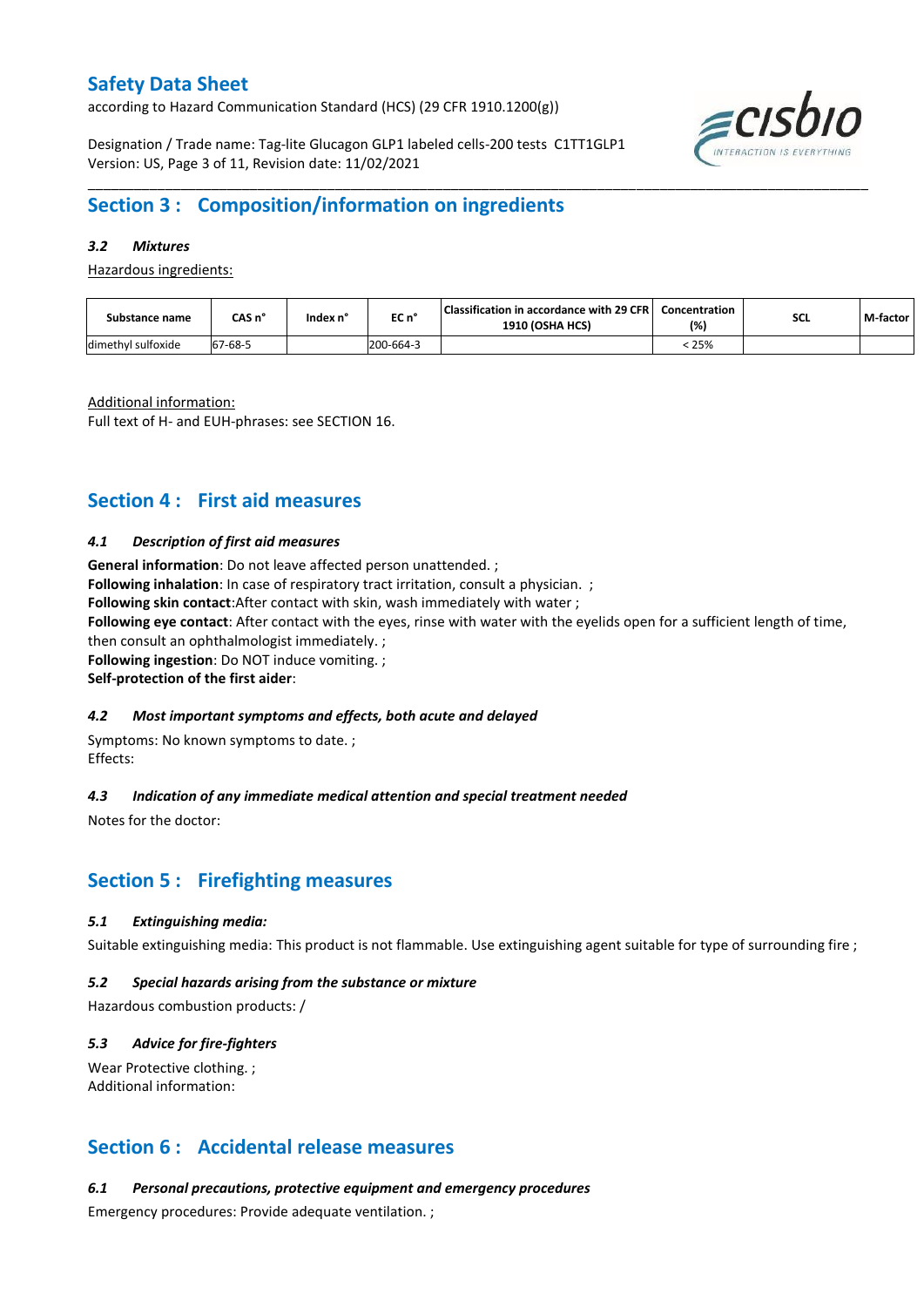according to Hazard Communication Standard (HCS) (29 CFR 1910.1200(g))

Designation / Trade name: Tag-lite Glucagon GLP1 labeled cells-200 tests C1TT1GLP1 Version: US, Page 4 of 11, Revision date: 11/02/2021



### *6.2 Environmental precautions*

Do not allow to enter into surface water or drains. ;

### *6.3 Methods and material for containment and cleaning up*

For cleaning up: Suitable material for taking up: Absorbing material, organic ; Other information:

### *6.4 Reference to other sections*

Additional information:

## **Section 7 : Handling and storage**

### *7.1 Precautions for safe handling*

Protective measures: Advice on safe handling: Avoid contact with skin, eyes and clothes. ; Fire preventions:

Do not eat, drink or smoke in areas where reagents are handled. ; Advice on general occupational hygiene : Handle in accordance with good industrial hygiene and safety practice ;

\_\_\_\_\_\_\_\_\_\_\_\_\_\_\_\_\_\_\_\_\_\_\_\_\_\_\_\_\_\_\_\_\_\_\_\_\_\_\_\_\_\_\_\_\_\_\_\_\_\_\_\_\_\_\_\_\_\_\_\_\_\_\_\_\_\_\_\_\_\_\_\_\_\_\_\_\_\_\_\_\_\_\_\_\_\_\_\_\_\_\_\_\_\_\_\_\_\_\_\_\_

### *7.2 Conditions for safe storage, including any incompatibilities*

Requirements for storage rooms and vessels: Keep container tightly closed. ; Hints on storage assembly: Materials to avoid: Further information on storage conditions:

### *7.3 Specific end uses:*

Recommendations on specific end uses: Observe technical data sheet. ;

## **Section 8 : Exposure controls/personal protection**

### *8.1 Control parameters*

Preliminary remark:

- 8.1.1 Occupational exposure limits:
	- OSHA (USA)

| Source:                       | Occupational Safety and Health Administration (OSHA) Permissible Exposure Limits (PELS) from 29 CFR 1910.1000 |         |                                                                            |                                                                               |                                                                      |                                                                        |  |  |  |
|-------------------------------|---------------------------------------------------------------------------------------------------------------|---------|----------------------------------------------------------------------------|-------------------------------------------------------------------------------|----------------------------------------------------------------------|------------------------------------------------------------------------|--|--|--|
| Substance                     | EC No.                                                                                                        | CAS-No  | <b>OSHA Permissible</b><br><b>Exposure Limit (PEL)</b><br>8-hour TWA (ppm) | <b>OSHA Permissible</b><br><b>Exposure Limit (PEL) 8-</b><br>hour TWA (mg/m3) | <b>OSHA Permissible</b><br><b>Exposure Limit (PEL)</b><br>STEL (ppm) | <b>OSHA Permissible</b><br><b>Exposure Limit (PEL)</b><br>STEL (mg/m3) |  |  |  |
| 67-68-5 / 200-664-3 200-664-3 |                                                                                                               | 67-68-5 |                                                                            |                                                                               |                                                                      |                                                                        |  |  |  |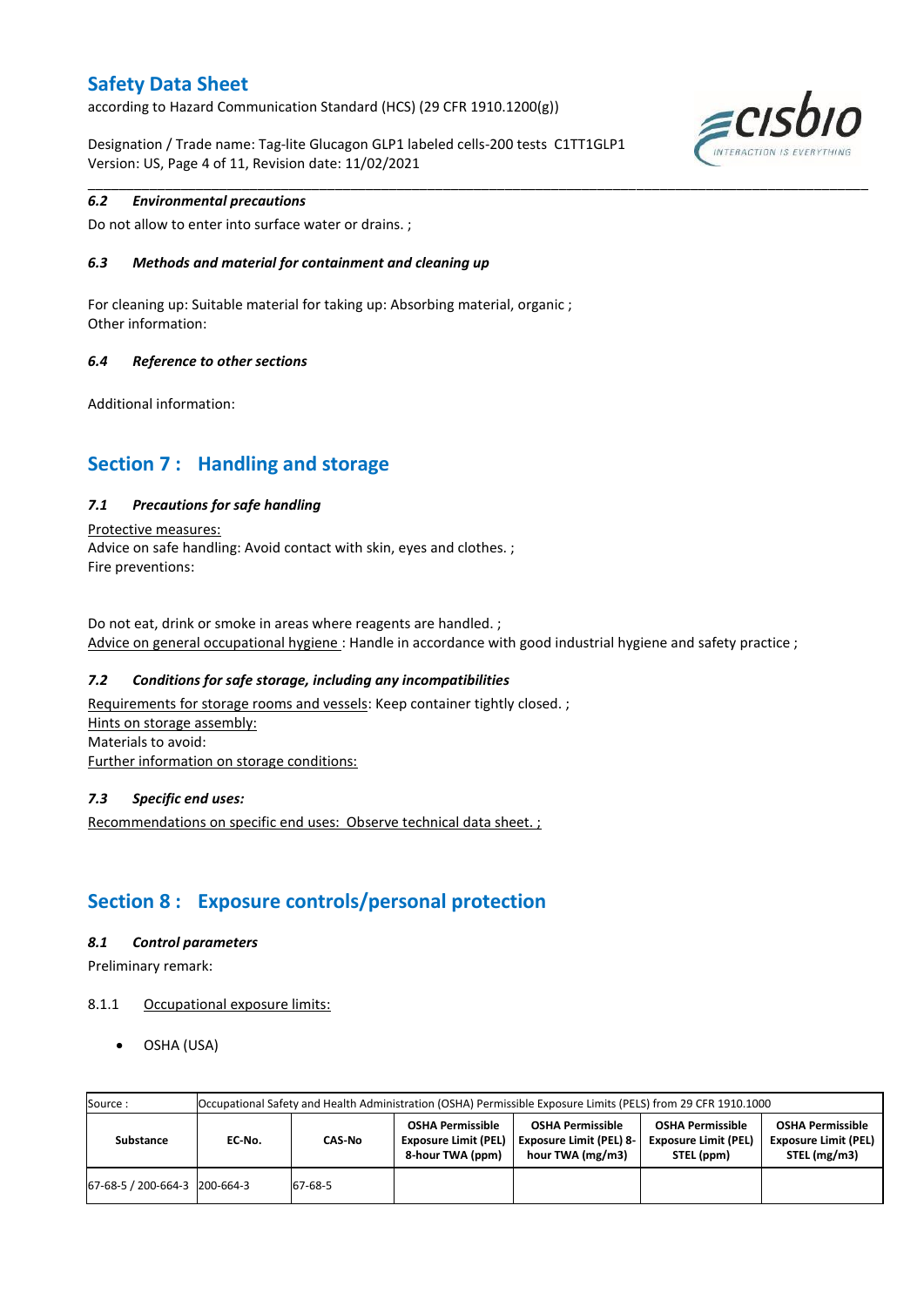according to Hazard Communication Standard (HCS) (29 CFR 1910.1200(g))

Designation / Trade name: Tag-lite Glucagon GLP1 labeled cells-200 tests C1TT1GLP1 Version: US, Page 5 of 11, Revision date: 11/02/2021



| Source :                      | TRGS 903, November 2015, BAuA |         |             |           |  |  |  |  |  |
|-------------------------------|-------------------------------|---------|-------------|-----------|--|--|--|--|--|
| Substance                     | EC No.                        | CAS No  | BGW (mg/m3) | BGW (ppm) |  |  |  |  |  |
| 67-68-5 / 200-664-3 200-664-3 |                               | 67-68-5 |             |           |  |  |  |  |  |

### 8.1.2 DNEL/PNEC-values:

• DNEL worker

| Source:                     |                   | <b>IGESTIS - substance database</b> |                                                 |                                                       |                                                           |                                                  |                                                         |                                                        |                                                             |  |  |
|-----------------------------|-------------------|-------------------------------------|-------------------------------------------------|-------------------------------------------------------|-----------------------------------------------------------|--------------------------------------------------|---------------------------------------------------------|--------------------------------------------------------|-------------------------------------------------------------|--|--|
| Substance                   | EC-No.            | <b>CAS-No</b>                       | Acute - dermal,<br>local effects<br>(mg/kg/day) | Long-term-<br>dermal, local<br>effects<br>(mg/kg/day) | Long-term –<br>dermal.<br>systemic effects<br>(mg/kg/day) | Acute –<br>linhalation. local<br>effects (mg/m3) | $Acute -$<br>inhalation.<br>systemic effects<br>(mg/m3) | $Long-term -$<br>linhalation. local<br>effects (mg/m3) | $Long-term -$<br>inhalation.<br>systemic effects<br>(mg/m3) |  |  |
| $67 - 68 - 5/$<br>200-664-3 | 200-664-3 67-68-5 |                                     |                                                 |                                                       |                                                           | 265-265                                          | 484-484                                                 |                                                        |                                                             |  |  |

\_\_\_\_\_\_\_\_\_\_\_\_\_\_\_\_\_\_\_\_\_\_\_\_\_\_\_\_\_\_\_\_\_\_\_\_\_\_\_\_\_\_\_\_\_\_\_\_\_\_\_\_\_\_\_\_\_\_\_\_\_\_\_\_\_\_\_\_\_\_\_\_\_\_\_\_\_\_\_\_\_\_\_\_\_\_\_\_\_\_\_\_\_\_\_\_\_\_\_\_\_

### DNEL consumer

| Source:                     |                   | <b>IGESTIS - substance database</b> |                                                 |                                                       |                                                             |                                                  |                                                       |                                                      |                                                             |  |  |
|-----------------------------|-------------------|-------------------------------------|-------------------------------------------------|-------------------------------------------------------|-------------------------------------------------------------|--------------------------------------------------|-------------------------------------------------------|------------------------------------------------------|-------------------------------------------------------------|--|--|
| <b>Substance</b>            | EC No.            | <b>CAS No</b>                       | Acute - dermal.<br>local effects<br>(mg/kg/day) | Long-term-<br>dermal, local<br>effects<br>(mg/kg/day) | Long-term $-$<br>dermal.<br>systemic effects<br>(mg/kg/day) | Acute –<br>linhalation. local<br>effects (mg/m3) | Acute -<br>inhalation.<br>systemic effects<br>(mg/m3) | Long-term –<br>linhalation. local<br>effects (mg/m3) | $Long-term -$<br>inhalation.<br>systemic effects<br>(mg/m3) |  |  |
| $67 - 68 - 5/$<br>200-664-3 | 200-664-3 67-68-5 |                                     |                                                 |                                                       |                                                             |                                                  |                                                       |                                                      |                                                             |  |  |

### PNEC

| Source:               | <b>INERIS</b>     |            |                                                                                                             |  |  |              |  |                      |  |            |                      |              |  |  |  |  |  |
|-----------------------|-------------------|------------|-------------------------------------------------------------------------------------------------------------|--|--|--------------|--|----------------------|--|------------|----------------------|--------------|--|--|--|--|--|
| <b>Substance</b>      |                   |            | PNEC AQUATIC                                                                                                |  |  |              |  |                      |  |            | <b>PNEC Sediment</b> |              |  |  |  |  |  |
|                       |                   | freshwater |                                                                                                             |  |  | marine water |  | intermittent release |  | freshwater |                      | marine water |  |  |  |  |  |
|                       | EC-No.<br>CAS-No  |            | (mg/L) (mg/kg) ((ppm) (mg/L) (mg/kg) (ppm) ((mg/L) ((mg/kg) ((ppm) ((mg/L))(mg/kg)((ppm)(mg/L)(mg/kg)((ppm) |  |  |              |  |                      |  |            |                      |              |  |  |  |  |  |
| 67-68-5/<br>200-664-3 | 200-664-3 67-68-5 |            |                                                                                                             |  |  |              |  |                      |  |            |                      |              |  |  |  |  |  |

| Source:                     | <b>INERIS</b> |               |                  |         |                                |  |                 |       |        |                             |       |        |         |       |
|-----------------------------|---------------|---------------|------------------|---------|--------------------------------|--|-----------------|-------|--------|-----------------------------|-------|--------|---------|-------|
| <b>Substance</b>            | EC-No.        | <b>CAS-No</b> |                  | Others  |                                |  |                 |       |        |                             |       |        |         |       |
|                             |               |               | <b>PNEC soil</b> |         | PNEC sewage treatment<br>plant |  | <b>PNEC</b> air |       |        | PNEC secondary<br>poisoning |       |        |         |       |
|                             |               |               | (mg/L)           | (mg/kg) | $(ppm)$ $(mg/L)$               |  | (mg/kg)         | (ppm) | (mg/L) | (mg/kg)                     | (ppm) | (mg/L) | (mg/kg) | (ppm) |
| $67 - 68 - 5/$<br>200-664-3 | 200-664-3     | 67-68-5       |                  |         |                                |  |                 |       |        |                             |       |        |         |       |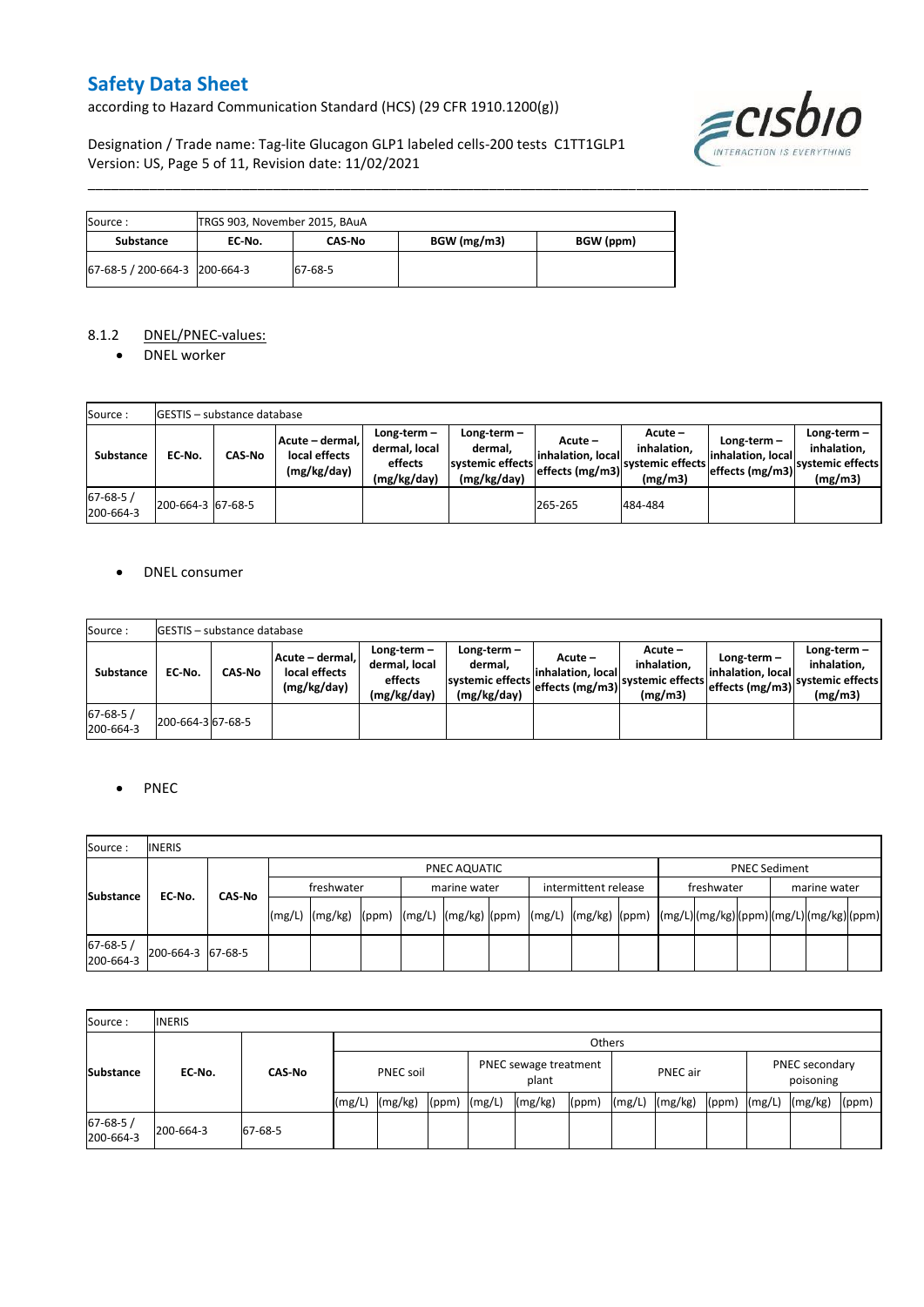according to Hazard Communication Standard (HCS) (29 CFR 1910.1200(g))

Designation / Trade name: Tag-lite Glucagon GLP1 labeled cells-200 tests C1TT1GLP1 Version: US, Page 6 of 11, Revision date: 11/02/2021



#### \_\_\_\_\_\_\_\_\_\_\_\_\_\_\_\_\_\_\_\_\_\_\_\_\_\_\_\_\_\_\_\_\_\_\_\_\_\_\_\_\_\_\_\_\_\_\_\_\_\_\_\_\_\_\_\_\_\_\_\_\_\_\_\_\_\_\_\_\_\_\_\_\_\_\_\_\_\_\_\_\_\_\_\_\_\_\_\_\_\_\_\_\_\_\_\_\_\_\_\_\_ *8.2 Exposure controls*

### 8.2.1 Appropriate engineering controls:

Technical measures and appropriate working operations should be given priority over the use of personal protective equipment. See section 7

8.2.2 Personal protective equipment:

Eye / Face protection: Safety glasses with side-shields ;

Skin protection:Gloves ;

Respiratory protection:Ensure adequate ventilation ;

Thermal hazards:

8.2.3 Environmental exposure controls:

Consumer exposure control

Measures related to consumer uses of the substance (as such or in mixtures): Measures related to the service life of the substance in articles:

## **Section 9 : Physical and chemical properties**

### *9.1 Information on basic physical and chemical properties*

**Annearance** 

| $-100$                |           |
|-----------------------|-----------|
| Physical state        | Liquid    |
| Colour                | Colorless |
| Odour                 |           |
| Odour threshold (ppm) |           |

|                                                             |                                           | Value | Concentration<br>(mol/L) | Method | Temperature (°C) | Pressure (kPa) | Remark |
|-------------------------------------------------------------|-------------------------------------------|-------|--------------------------|--------|------------------|----------------|--------|
| pH                                                          |                                           |       |                          |        |                  |                |        |
| Melting point (°C)                                          |                                           |       |                          |        |                  |                |        |
| Freezing point (°C)                                         |                                           |       |                          |        |                  |                |        |
| Initial boiling point/boiling range (°C)                    |                                           |       |                          |        |                  |                |        |
| Flash point (°C)                                            |                                           |       |                          |        |                  |                |        |
| Evaporation rate (kg/m <sup>2</sup> /h)                     |                                           |       |                          |        |                  |                |        |
| Flammability (type : ) (%)                                  |                                           |       |                          |        |                  |                |        |
| Upper/lower<br>flammability or explosive<br>limits          | Upper explosive limit<br>(%)              |       |                          |        |                  |                |        |
|                                                             | Lower explosive limit (%)                 |       |                          |        |                  |                |        |
| Vapour pressure (kPa)                                       |                                           |       |                          |        |                  |                |        |
| Vapour density (g/cm <sup>3</sup> )                         |                                           |       |                          |        |                  |                |        |
|                                                             | Density (g/cm <sup>3</sup> )              |       |                          |        |                  |                |        |
| Densities                                                   | Relative density (g/cm <sup>3</sup> )     |       |                          |        |                  |                |        |
|                                                             | Bulk density (g/cm <sup>3</sup> )         |       |                          |        |                  |                |        |
|                                                             | Critical density (g/cm <sup>3</sup> )     |       |                          |        |                  |                |        |
| Solubility (Type: ) (g/L)                                   |                                           |       |                          |        |                  |                |        |
| Partition coefficient (log Pow)<br>n-octanol/water at pH :  |                                           |       |                          |        |                  |                |        |
| Auto-ignition temperature (°C)                              |                                           |       |                          |        |                  |                |        |
| Decomposition temperature (°C)<br>Decomposition energy : kJ |                                           |       |                          |        |                  |                |        |
| Viscosity                                                   | Viscosity, dynamic (poiseuille)           |       |                          |        |                  |                |        |
|                                                             | Viscosity, cinematic (cm <sup>3</sup> /s) |       |                          |        |                  |                |        |
|                                                             | <b>Explosive properties</b>               |       |                          |        |                  |                |        |
|                                                             | Oxidising properties                      |       |                          |        |                  |                |        |

### *9.2 Other information:*

No other relevant data available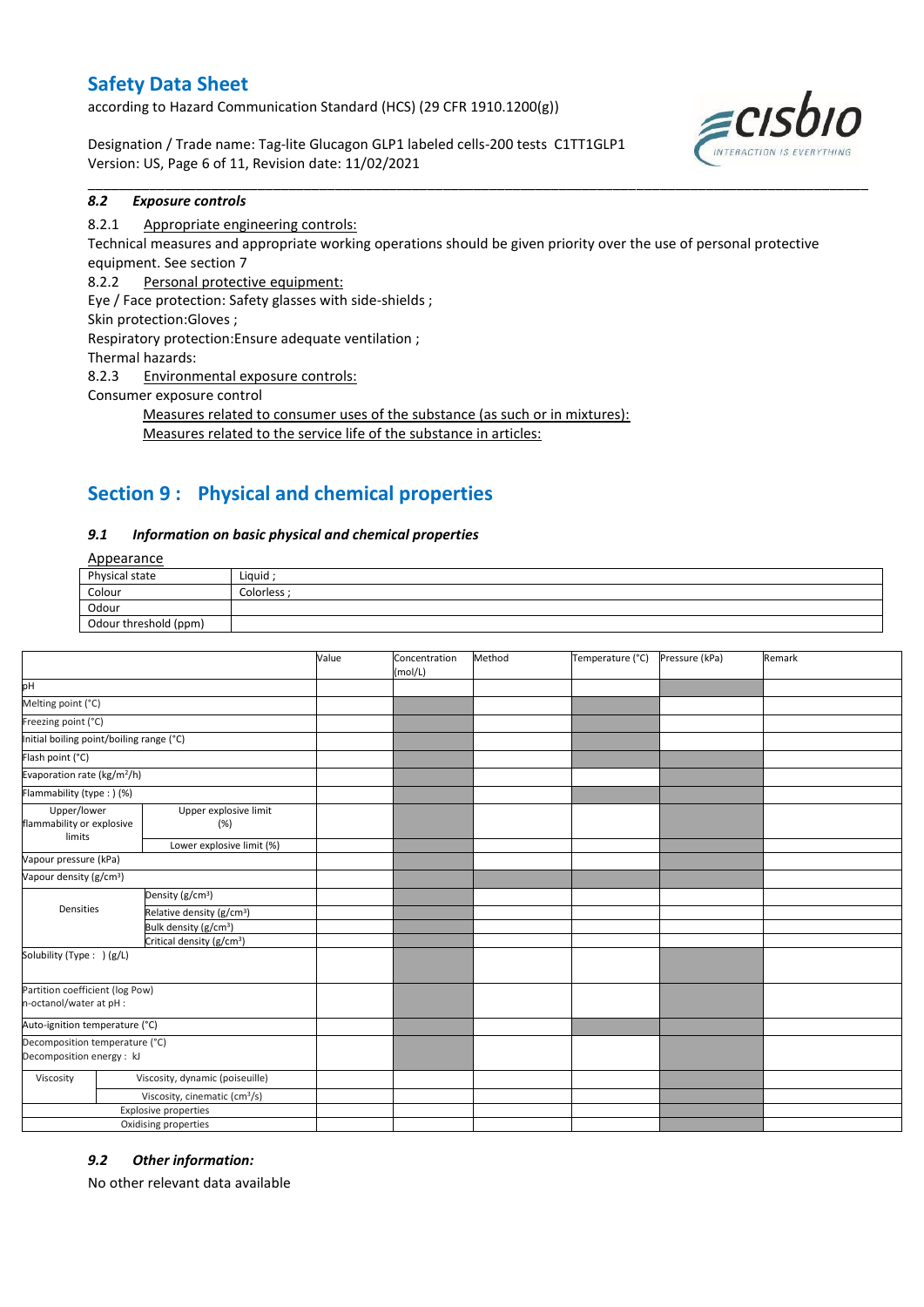according to Hazard Communication Standard (HCS) (29 CFR 1910.1200(g))

Designation / Trade name: Tag-lite Glucagon GLP1 labeled cells-200 tests C1TT1GLP1 Version: US, Page 7 of 11, Revision date: 11/02/2021

\_\_\_\_\_\_\_\_\_\_\_\_\_\_\_\_\_\_\_\_\_\_\_\_\_\_\_\_\_\_\_\_\_\_\_\_\_\_\_\_\_\_\_\_\_\_\_\_\_\_\_\_\_\_\_\_\_\_\_\_\_\_\_\_\_\_\_\_\_\_\_\_\_\_\_\_\_\_\_\_\_\_\_\_\_\_\_\_\_\_\_\_\_\_\_\_\_\_\_\_\_



### **Section 10 : Stability and reactivity**

### *10.1 Reactivity*

This material is considered to be non-reactive under normal use conditions. ;

### *10.2 Chemical stability*

- *10.3 Possibility of hazardous reactions*
- *10.4 Conditions to avoid:*
- *10.5 Incompatible materials:*

### *10.6 Hazardous decomposition products:*

Does not decompose when used for intended uses. ;

## **Section 11 : Toxicological information**

Toxicokinetics, metabolism and distribution

### *11.1 Information on toxicological effects*

Substances

**Acute toxicity**

Animal data: Acute oral toxicity:

Acute dermal toxicity:

Acute inhalative toxicity:

Practical experience / human evidence: Assessment / Classification: General Remark:

### **•** Skin corrosion/irritation

Animal data:

In-vitro skin test method: In-vitro skin test result:

Assessment / Classification: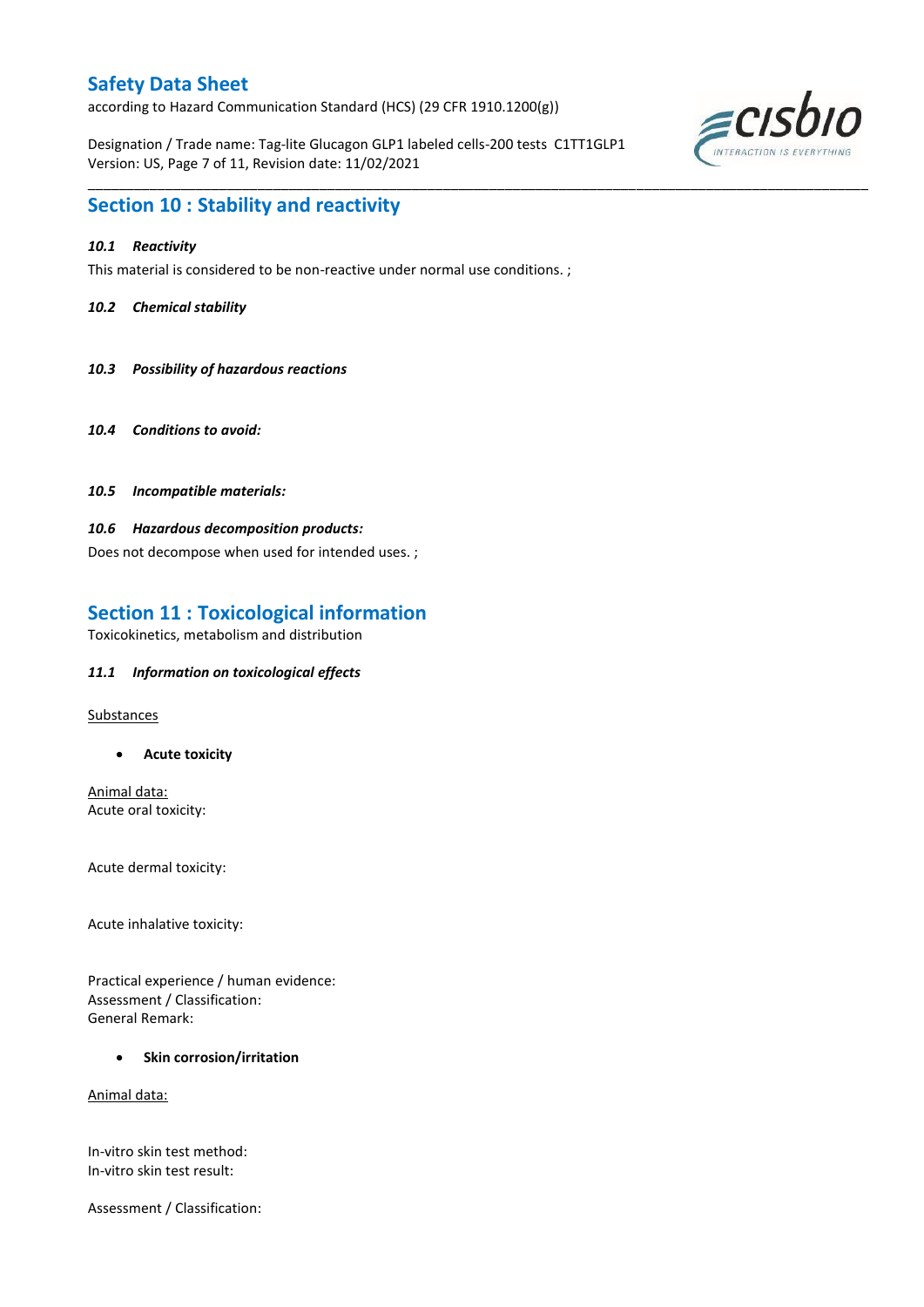according to Hazard Communication Standard (HCS) (29 CFR 1910.1200(g))

Designation / Trade name: Tag-lite Glucagon GLP1 labeled cells-200 tests C1TT1GLP1 Version: US, Page 8 of 11, Revision date: 11/02/2021

\_\_\_\_\_\_\_\_\_\_\_\_\_\_\_\_\_\_\_\_\_\_\_\_\_\_\_\_\_\_\_\_\_\_\_\_\_\_\_\_\_\_\_\_\_\_\_\_\_\_\_\_\_\_\_\_\_\_\_\_\_\_\_\_\_\_\_\_\_\_\_\_\_\_\_\_\_\_\_\_\_\_\_\_\_\_\_\_\_\_\_\_\_\_\_\_\_\_\_\_\_



### **Eye damage/irritation**

Animal data:

In vitro eye test method: In vitro eye test result: Assessment / Classification:

> C**MR effects (carcinogenity, mutagenicity and toxicity for reproduction)** o Germ cell mutagenicity:

Animal data:

Assessment / Classification:

o Carcinogenicity

Practical experience / human evidence: Animal data:

Other information: Assessment / Classification:

o Reproductive toxicity

Practical experience / human evidence: Animal data:

Other information: Assessment / Classification:

Overall assessment on CMR properties:

### **Specific target organ toxicity (single exposure)**

o STOT SE 1 and 2

Animal data:

Other information:

o STOT SE 3

Practical experience / human evidence:

Other information: Assessment / Classification:

### **Specific target organ toxicity (repeated exposure)**

Practical experience / human evidence: Animal data:

Assessment / Classification: Other information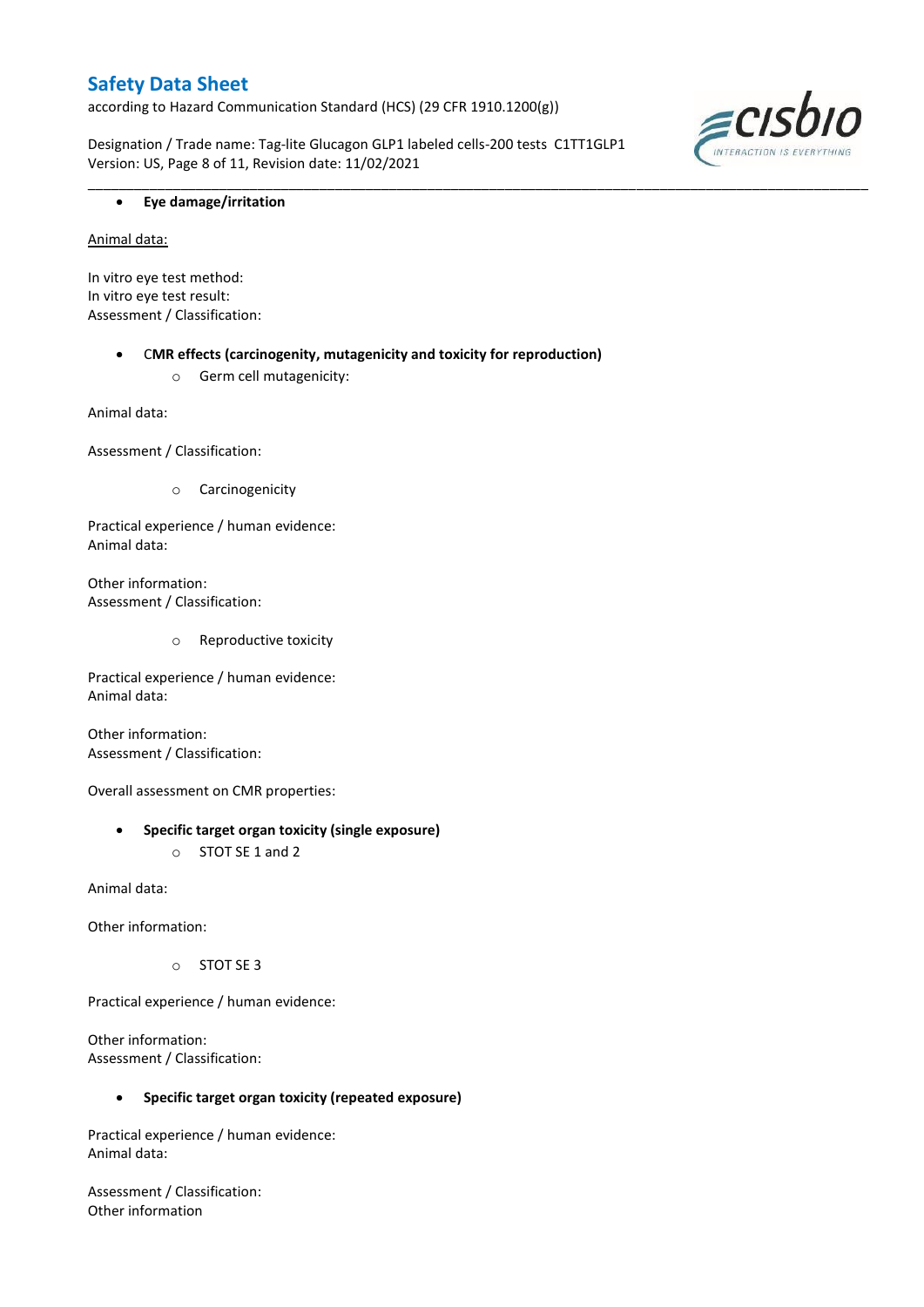according to Hazard Communication Standard (HCS) (29 CFR 1910.1200(g))

Designation / Trade name: Tag-lite Glucagon GLP1 labeled cells-200 tests C1TT1GLP1 Version: US, Page 9 of 11, Revision date: 11/02/2021



### **Aspiration hazard**

Practical experience / human evidence: Experimental data: viscosity data: see SECTION 9. Assessment / Classification: Remark:

11.1.1 Mixtures No toxicological information is available for the mixture itself

### **Section 12 : Ecological information**

In case that test data regarding one endpoint/differentiation exist for the mixture itself, the classification is carried out according to the substance criteria (excluding biodegradation and bioaccumulation). If no test data exist, the criteria for mixture classification has to be used (calculation method) in this case the toxicological data of the ingredients are shown.

\_\_\_\_\_\_\_\_\_\_\_\_\_\_\_\_\_\_\_\_\_\_\_\_\_\_\_\_\_\_\_\_\_\_\_\_\_\_\_\_\_\_\_\_\_\_\_\_\_\_\_\_\_\_\_\_\_\_\_\_\_\_\_\_\_\_\_\_\_\_\_\_\_\_\_\_\_\_\_\_\_\_\_\_\_\_\_\_\_\_\_\_\_\_\_\_\_\_\_\_\_

*12.1 Aquatic toxicity:* 

Acute (short-term) fish toxicity

Chronic (long-term) fish toxicity

Acute (short-term) toxicity to crustacea

Chronic (long-term) toxicity to crustacea

Acute (short-term) toxicity to algae and cyanobacteria

Toxicity to microorganisms and other aquatic plants / organisms

Assessment / Classification:

# *12.2 Persistence and degradability*

Biodegradation:

Abiotic Degradation:

Assessment / Classification:

### *12.3 Bioaccumulative potential*

Bioconcentration factor (BCF):

### *12.4 Mobility in soil*

### *12.5 Results of PBT and vPvB assessment*

*12.6 Other adverse effects:*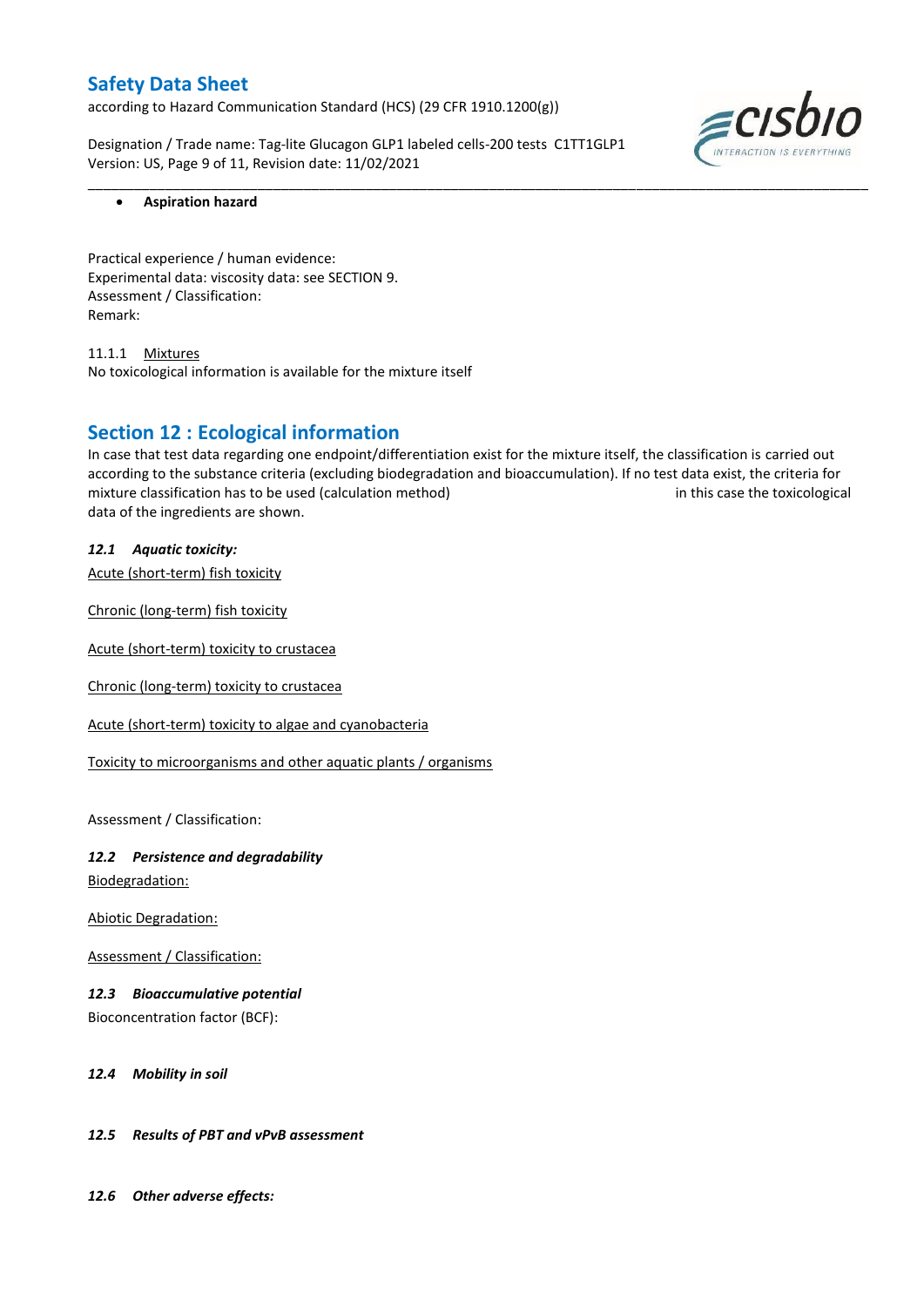according to Hazard Communication Standard (HCS) (29 CFR 1910.1200(g))

Designation / Trade name: Tag-lite Glucagon GLP1 labeled cells-200 tests C1TT1GLP1 Version: US, Page 10 of 11, Revision date: 11/02/2021



Additional ecotoxicological information:

## **Section 13 : Disposal considerations**

#### *13.1 Waste treatment methods*

Waste treatment options: Dispose of waste according to applicable legislation. ;

Other disposal recommendations: Additional information:

## **Section 14 : Transport information**

#### ADR/RID/AND/IMDG/IATA

| UN No.                     |  |
|----------------------------|--|
| UN Proper shipping name    |  |
| Transport hazard class(es) |  |
| Hazard label(s)            |  |
|                            |  |
| Packing group              |  |

\_\_\_\_\_\_\_\_\_\_\_\_\_\_\_\_\_\_\_\_\_\_\_\_\_\_\_\_\_\_\_\_\_\_\_\_\_\_\_\_\_\_\_\_\_\_\_\_\_\_\_\_\_\_\_\_\_\_\_\_\_\_\_\_\_\_\_\_\_\_\_\_\_\_\_\_\_\_\_\_\_\_\_\_\_\_\_\_\_\_\_\_\_\_\_\_\_\_\_\_\_

### *Transport in bulk according to Annex II of MARPOL 73/78 and the IBC Code*

| Land transport (ADR/RID)                                             |                                                  |
|----------------------------------------------------------------------|--------------------------------------------------|
| <b>Classification code ADR:</b>                                      | Special Provisions for ADR/RID:                  |
| Limited quantities for ADR/RID:                                      | <b>Excepted Quantities for ADR/RID:</b>          |
| Packing Instructions for ADR/RID:                                    |                                                  |
| Special packing provisions for ADR/RID:                              |                                                  |
| Mixed packing provisions:                                            | Portable tanks and bulk containers Instructions: |
| Portable tanks and bulk containers Special Provisions:               |                                                  |
| <b>ADR Tank Code:</b>                                                | ADR Tank special provisions:                     |
| Vehicle for tank carriage:                                           | Special provisions for carriage Packages:        |
| Special provisions for carriage Bulk:                                |                                                  |
| Special provisions for carriage for loading, unloading and handling: |                                                  |
| Special Provisions for carriage Operation:                           |                                                  |
| Hazard identification No:                                            | Transport category (Tunnel restriction code):    |
|                                                                      |                                                  |
| Sea transport (IMDG)                                                 |                                                  |
| Marine Pollutant:                                                    | Subsidiary risk(s) for IMDG:                     |
| Packing provisions for IMDG:                                         | Limited quantities for IMDG:                     |
| Packing instructions for IMDG:                                       | <b>IBC</b> Instructions:                         |
| <b>IBC Provisions:</b>                                               | IMO tank instructions:                           |
| UN tank instructions:                                                | Tanks and bulk Provisions:                       |
| EmS:                                                                 | Stowage and segregation for IMDG:                |
| Properties and observations:                                         |                                                  |
|                                                                      |                                                  |
| Inland waterway transport (ADN)                                      |                                                  |
| <b>Classification Code ADN:</b>                                      | <b>Special Provisions ADN:</b>                   |
| Limited quantities ADN:                                              | <b>Excepted quantities ADN:</b>                  |
| Carriage permitted:                                                  | Equipment required:                              |
| Provisions concerning loading and unloading:                         |                                                  |
| Provisions concerning carriage:                                      | Number of blue cones/lights:                     |
| Remark:                                                              |                                                  |
|                                                                      |                                                  |